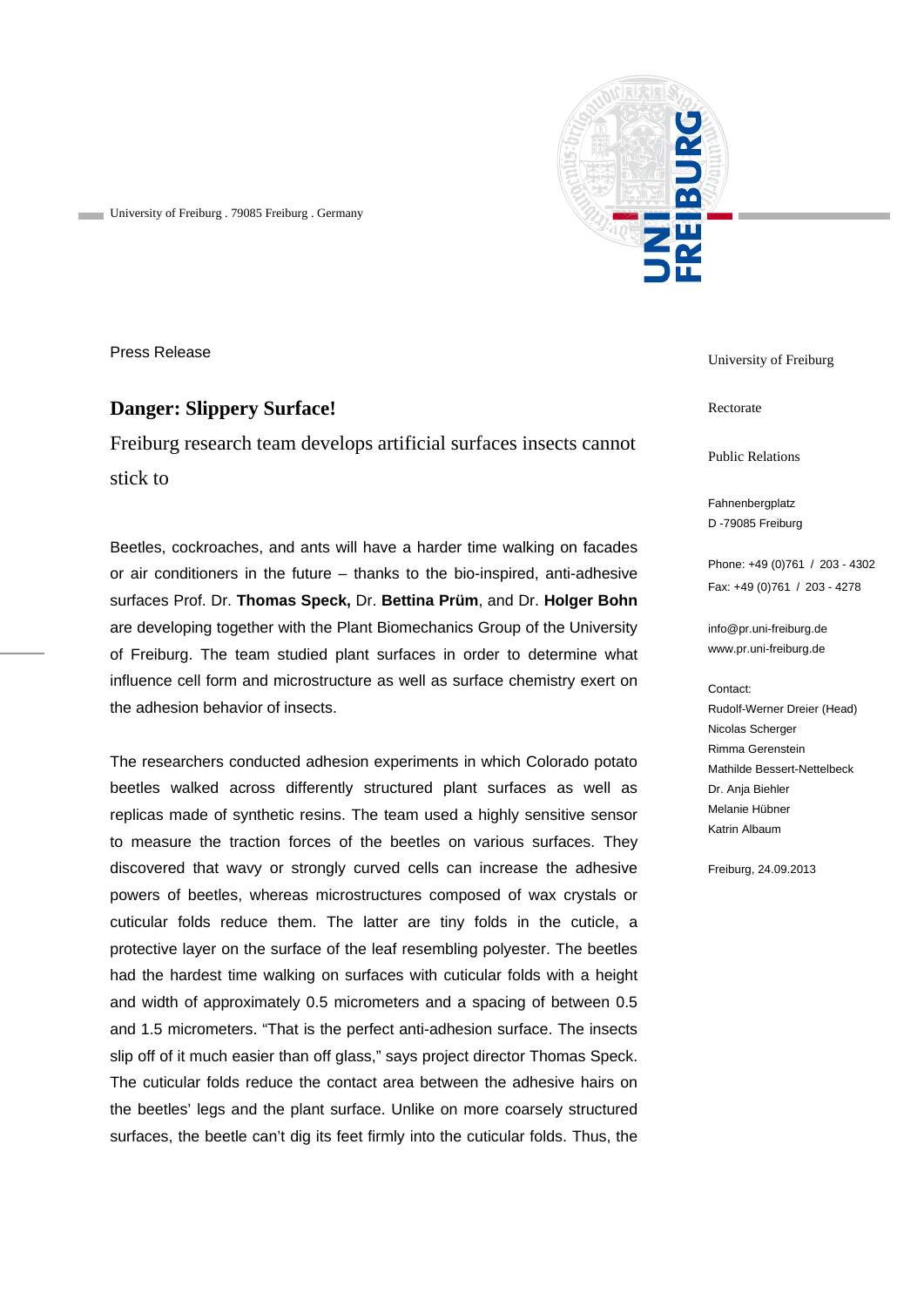microstructure of the surface has a stronger effect on the adhesion of the microstructure of the surface has a stronger effect on the adhesion of the beetle than the cell form.

The team also took contact angle measurements to investigate the wettability of the various surfaces. The researchers used hydrophobic and hydrophilic artificial moldings of the microstructured plant surfaces in order to study the influence of the surface chemistry on surface wettability and the beetles' walking behavior. Much like wax crystals, cuticular folds are very good at repelling water. In contrast to the wettability, which depends on both the microstructure and the surface chemistry, the walking behavior of the beetles is not influenced by the surface chemistry. This means that the beetle's adhesive power depends solely on the physical microstructure of the surface.

Speck and his team published their findings in the current issue of the journal *Acta Biomaterialia*. In the future, the anti-adhesion surfaces could be used to line the ventilation pipes of air conditioners, which are often teeming with cockroaches and other insects. In addition, they could also be applied to facades and window frames to prevent insects that move predominantly by walking from entering the house and invading the cupboard and medicine cabinet. "This aspect is particularly important in the tropics," says Speck.

The fundamental biological research on anti-adhesion surfaces will be conducted from now on at the Freiburg Center for Interactive Materials and Bioinspired Technologies (FIT), where the researchers will also press ahead with the material development and begin constructing a prototype. "We also want to collaborate with our colleagues at FIT to make the artificial surfaces adaptable to the hair structure of different groups of insects, for instance by means of stretching or shrinking," explains the project director.

## **Background information:**

FIT is a central research center of the University of Freiburg. It conducts inter-faculty and interdisciplinary fundamental research on interactive materials and intelligent systems based on models from nature. Important inspiration for the work at the center comes from materials research,

The University of Freiburg achieves top positions in all university rankings. Its research, teaching, and continuing education have received prestigious awards in nationwide competitions. Over 24,000 students from 100 nations are enrolled in 188 degree programs. Around 5,000 teachers and administrative employees put in their effort every day – and experience that family friendliness, equal opportunity, and environmental protection are more than just empty phrases here.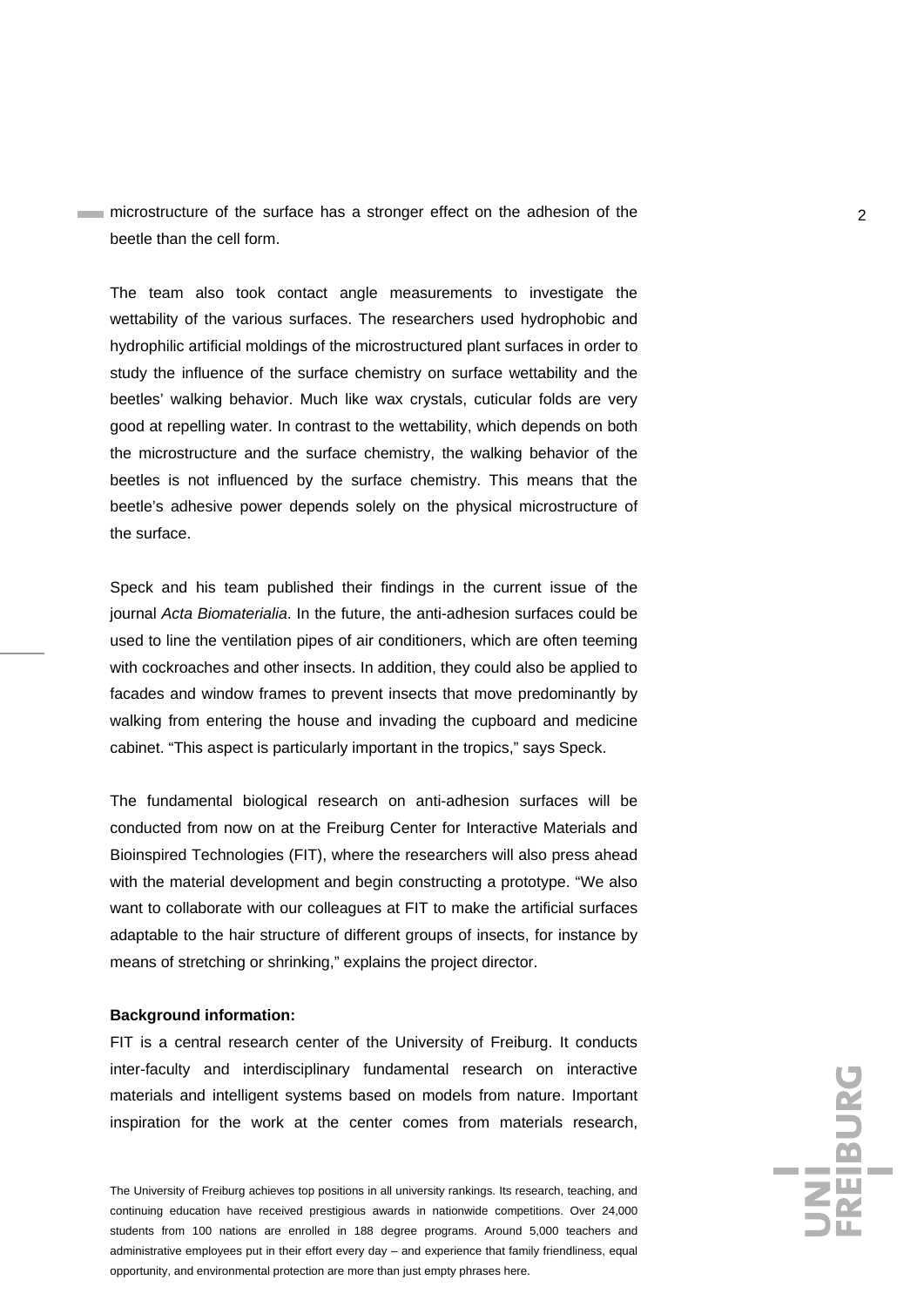microsystems engineering, physics, chemistry, bionics, medicine, and 33 polymer science.

www.fit.uni-freiburg.de

**Original publication:** Prüm, B.; Bohn, H. F.; Seidel, R.; Rubach, S. & Speck, T. (2013). Plant surfaces with cuticular folds and their replicas: Influence of microstructuring and surface chemistry on the attachment of a leaf beetle. Acta Biomaterialia 9: 6360-6368. http://dx.doi.org/10.1016/j.actbio.2013.01.030

## **Contact:**

Prof. Dr. Thomas Speck Plant Biomechanics Group Freiburg Botanical Garden of the University of Freiburg Phone: +49 (0)761/203-2875 Fax: +49 (0)761/203-2880 E-Mail: thomas.speck@biologie.uni-freiburg.de

The University of Freiburg achieves top positions in all university rankings. Its research, teaching, and continuing education have received prestigious awards in nationwide competitions. Over 24,000 students from 100 nations are enrolled in 188 degree programs. Around 5,000 teachers and administrative employees put in their effort every day – and experience that family friendliness, equal opportunity, and environmental protection are more than just empty phrases here.